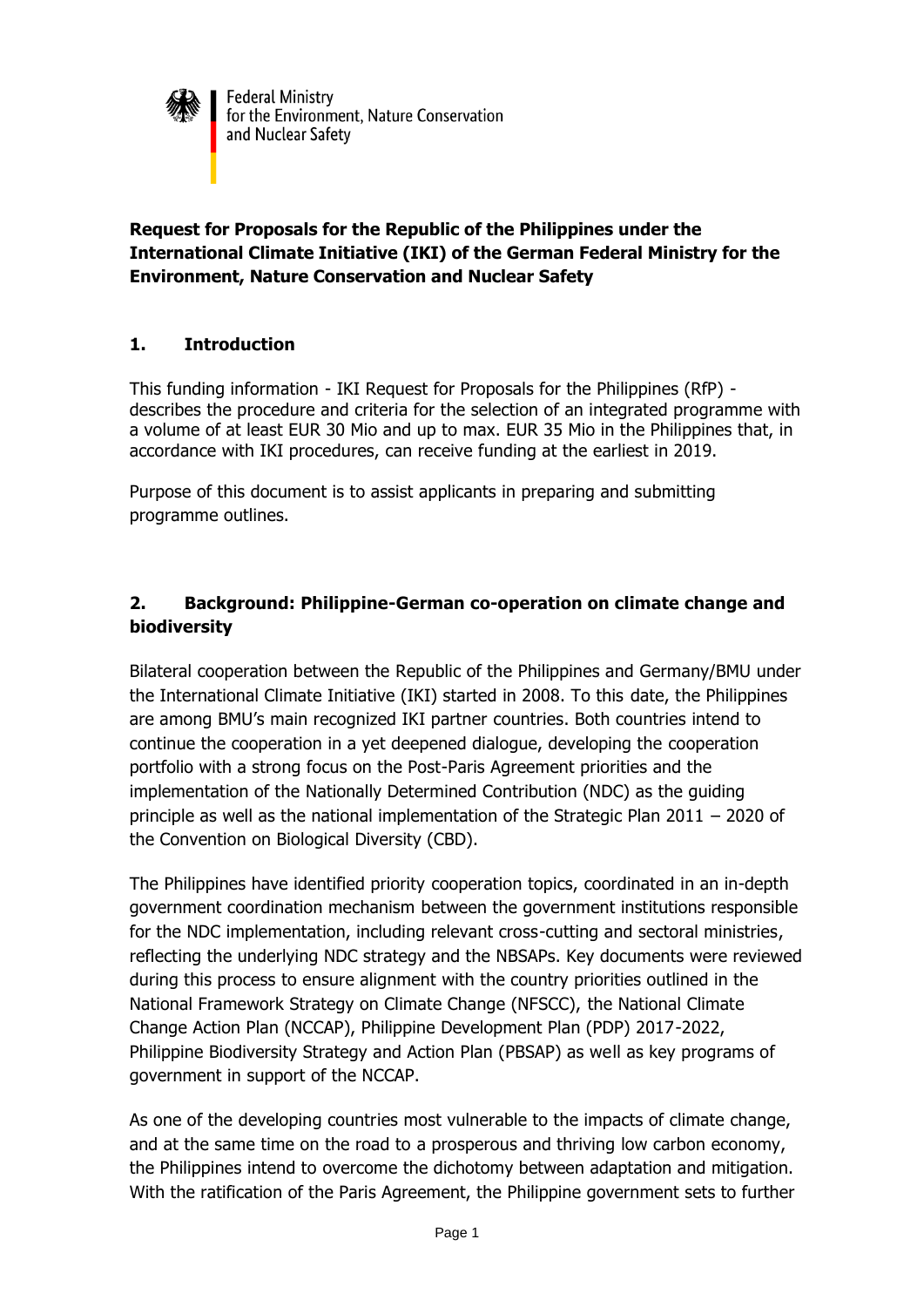

enhance its country-specific framework on climate change adaptation and mitigation. This process is being guided by the National Climate Change Commission (CCC), the lead coordinating body on climate change and part of the Presidential Office of the Philippines, in close collaboration with the National Economic and Development Authority (NEDA) as the lead planning agency.

# **3. Request for proposals for IKI cooperation with the Philippines**

This RfP seeks proposals for an integrated bilateral programme, which will be implemented in a consortium of more than two organisations, with very strong involvement of national actors that are expected to receive at least 50% of the programme resources, in the interest of bringing together different comparative strengths. National actors here refer to implementing actors such as e.g. NGOs, universities, think tanks, financial institutions or the private sector, not to political partners.

Since COP 21 and the adoption of the Paris Agreement a key focus of BMU's International Climate Initiative IKI is the effective support for the NDC implementing institutions of its partner countries, the climate and/or environment ministries, but also involving relevant sectoral ministries. IKI's prime intent is to support programmatic approaches that foster highly ambitious climate and biodiversity measures while ensuring significant national participation in implementation structures and strong financing elements in the programming.

#### 3.1 Eligible measures, support approaches and project products:

IKI seeks to support an ambitious programme on technical advice and/or investments, which supports an effective and large-scale NDC and NBSAP implementation and takes into account the implementation of related SDGs. The programme should gear for a comprehensive, inter-sectorial and territorial approach, be embedded consistently in national strategies and policies and serve to implement them. Close cooperation with the relevant partner institutions in the Philippines is therefore a prerequisite, and collaboration with other government agencies, local governments, private sector and CSOs/NGOs is essential.

In particular, the following approaches are eligible:

 Sustainable implementation of the respective NDC and related SDGs, e.g. through: implementation of policies and strategies, regulatory and institutional framework conditions, evaluation and contribution to transformation within sectors and within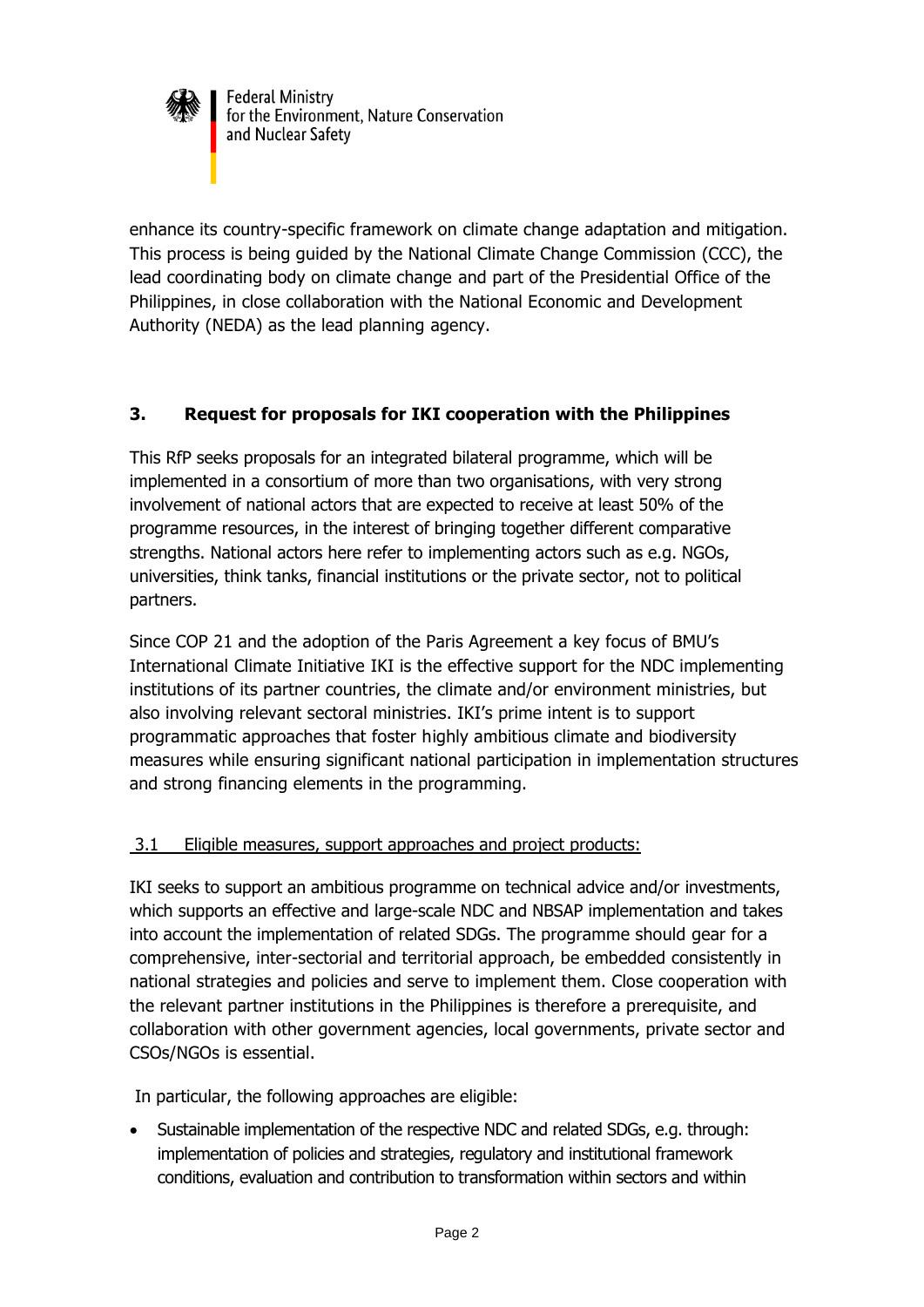

society, further development of MRV tools and/or systems, local capacity development, technology cooperation and financial investments/leverage. The latter can include but must not be limited to co-financing, blended finance approaches as well as other innovative financing mechanisms that should be identified, developed and implemented, in particular to leverage financing sources from the private sector; as well as pipeline development combing technical and financial assistance;

 Conservation of biological diversity, restoring ecosystems and sustainable use of terrestrial and marine biological resources through integrative approaches and crosssectoral cooperation.

The integrated programme needs to be based on

- firm political ownership of the country; both coordination among and involvement of relevant line ministries on national and where necessary also local level;
- involvement of relevant stakeholders in civil society, the private and the financial sector;
- involvement of UNFCCC and CBD focal points;
- a significant involvement of national implementers as project partners; participation in international political and knowledge exchange fora, in particular the international NDC Partnership and NBSAP implementation - where applicable.

The programme will also include an appropriate mix of so-called "project products" such as:

- consultancy services for the processing and elaboration of strategies, "roadmaps", action plans or similar processes and written documents;
- studies or analytical research services on selected topics;
- inputs to the development of governmental documents such as land use plans for selected regions and cities (to be quantified preliminarily);
- inputs to the development of financial programmes to support actual measures on mitigation, adaptation and biodiversity in the requested areas including co-financing;
- technical and pilot projects, e.g. in federal states, cities and/or enterprises including cofinancing;
- capacity building including events, delegation visits or expert stays;

## 3.2 Thematic priorities for funding

The integrated programme should develop an approach that addresses the following three topics  $(3.2.1 - 3.2.3)$  simultaneously and in an integrated manner

## 3.2.1 Climate change and disaster resilient development

In order to enhance the adaptive capacity of communities, resilience of natural ecosystems, and sustainability of built environment to climate change, this part of the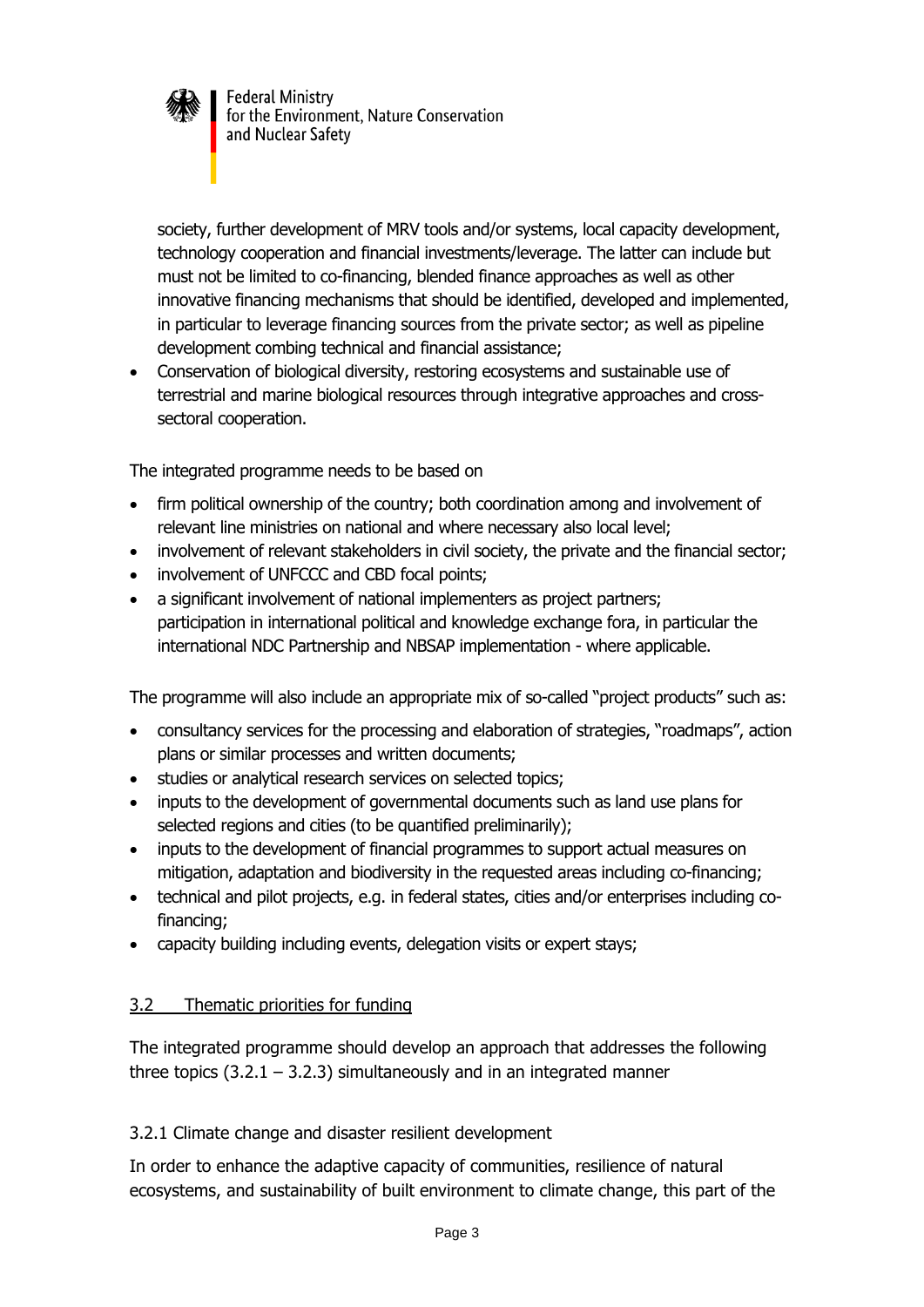

programme is expected to work with elements of (a) ecosystem-based adaptation and food security in a landscape approach; (b) conservation of biodiversity; (c) conservation, restoration and sustainable use of natural carbon sinks; (d) environmental health and human security; (e) resilience of the built environment. Mitigation co-benefits should also be consistently integrated in the proposed measures along the line of the PHL NDC.

Given the Philippines's vast coastlines, mangrove ecosystems play a key role in disaster resilient development. A comprehensive reef to ridge approach (including blue carbon and climate-smart land use planning) must take connectivity on ecosystem level as well as on society level into account. Close cooperation between local government units, line agencies and civil society is crucial, as well as building capacities to strengthen the implementation of environmental law.

## 3.2.2. Low-carbon economy/transition towards low emission development

Sustainable energy with a focus on power and transport as well as climate-smart industries and services are main components. A focus on programmatic NDC implementation at sectoral level including a review of the NDC baselines and emission reduction targets, sectoral programming and measures with both the finance and the industrial sector is expected.

Proposed measures should support the Philippines in planning and implementing significant transformational shifts of the above-mentioned sectors. To this end, a close consultation with relevant stakeholder groups is crucial to gain reliable support such as broad understanding for the changes needed. Smart communication focussing on the various target groups and promoting the expected sustainable development benefits should underpin the processes. Measures should link up with related processes and initiatives such as, for example, the implementation of the related SDGs or in the field of Green Economy.

## 3.2.3 Climate governance

Here elements are expected that strengthen climate governance - structure, process and actors - and priority actions towards climate change adaptation and mitigation. The work needs to build institutional capacities for the implementation of the Philippines's NDC, with emphasis on (a) institutional strengthening and capacitybuilding; (b) finance; (c) technology transfer; (d) measurement, reporting and verification; and (e) knowledge management, networks and transformation partnerships.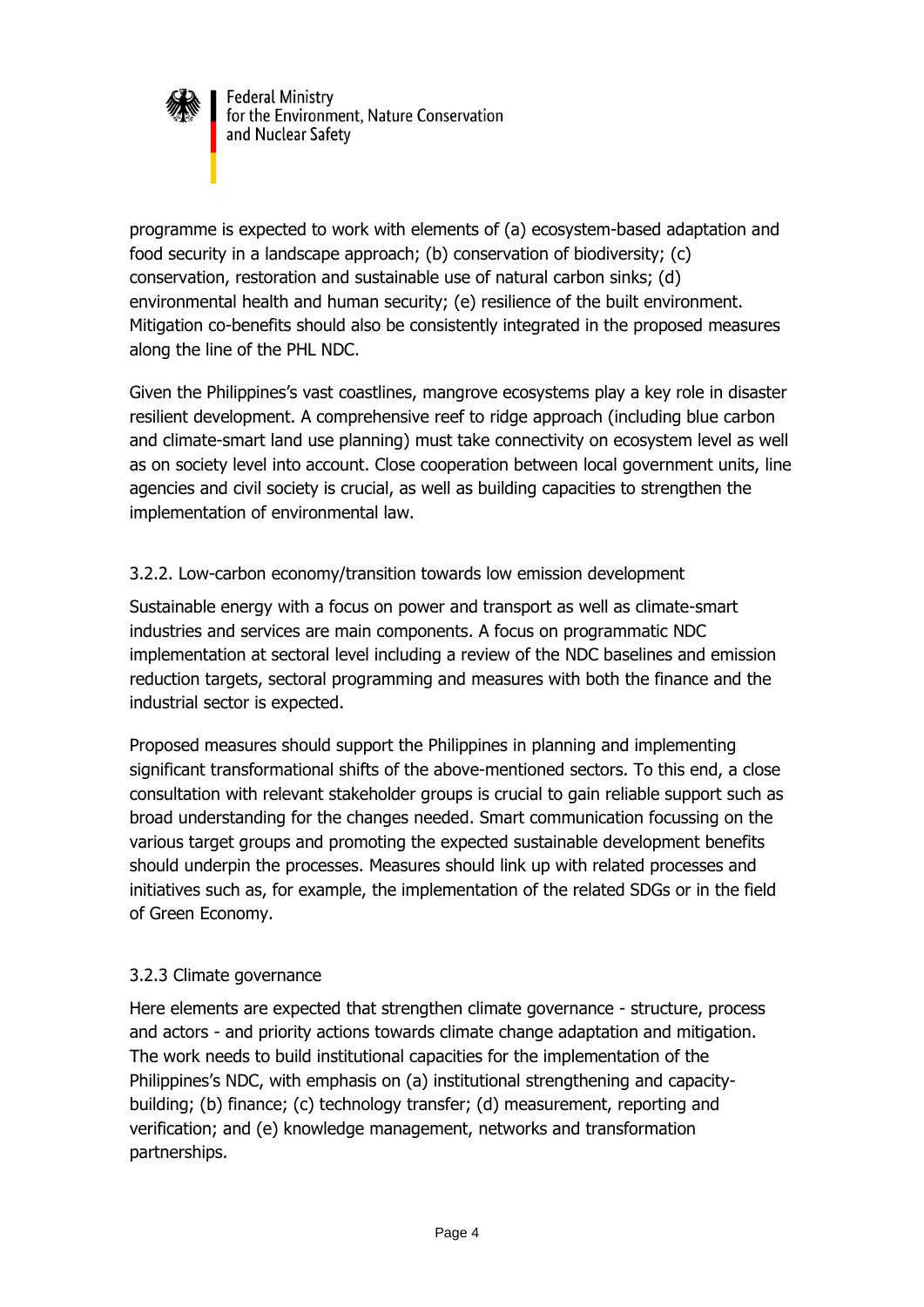

Furthermore, partner institutions should be encouraged by a range of measures to work on raising further the ambition both in mitigation and adaptation.

| Transformational Change                                                                                                                                                                                                                                                                                   |                 |                                             |                                      |                                                                                                  |                  |                                                           |  |
|-----------------------------------------------------------------------------------------------------------------------------------------------------------------------------------------------------------------------------------------------------------------------------------------------------------|-----------------|---------------------------------------------|--------------------------------------|--------------------------------------------------------------------------------------------------|------------------|-----------------------------------------------------------|--|
| 1 Climate Change and Disaster Resilient Development<br>Resilience of natural ecosystems and sustainability of built<br>environment to climate change using a landscape approach                                                                                                                           |                 |                                             |                                      | <b>2 Low-carbon Economy</b><br><b>Facilitated transition towards low emission</b><br>development |                  |                                                           |  |
| <b>EbA for Water : Conservation</b><br>and Food                                                                                                                                                                                                                                                           | of Biodiversity | <b>Environmental</b> :<br><b>Health and</b> | <b>Resilience of</b><br>the built    | <b>Sustainable Energy</b>                                                                        |                  | <b>Climate-Smart</b><br>Industries and<br><b>Services</b> |  |
| <b>Security</b><br><b>Conservation, restoration and</b><br>sustainable use of natural<br>carbon sinks                                                                                                                                                                                                     |                 | <b>Human</b><br><b>Security</b>             | environment                          | <b>Power</b>                                                                                     | <b>Transport</b> |                                                           |  |
| <b>3 Climate Governance</b><br>Climate governance (structure, process and actors) and priority actions towards CCAM in the Philippines are<br>strengthened and the Philippine government actively engages in the international climate discourse and plays<br>a decisive role in the UNFCCC negotiations. |                 |                                             |                                      |                                                                                                  |                  |                                                           |  |
| <b>Climate Finance</b><br><b>Institutional</b><br>Strengthening and<br><b>Capacity-Building</b>                                                                                                                                                                                                           |                 |                                             | <b>Technology</b><br><b>Transfer</b> | <b>M&amp;E and MRV</b>                                                                           |                  | <b>KM, networks and</b><br>transformation<br>partnerships |  |

Activities in as many as possible useful areas shown in the table above, including differentiated level of engagement per topic, should be reflected, capturing linkages and synergies among the different components. Where possible the proposal should identify co-benefits of the suggested measures.

Particularly regarding 3.2.1. and 3.2.2, the proposals are expected to include elements that ensure scaled-up finance flows that result in low carbon, climate resilient infrastructure and utilities.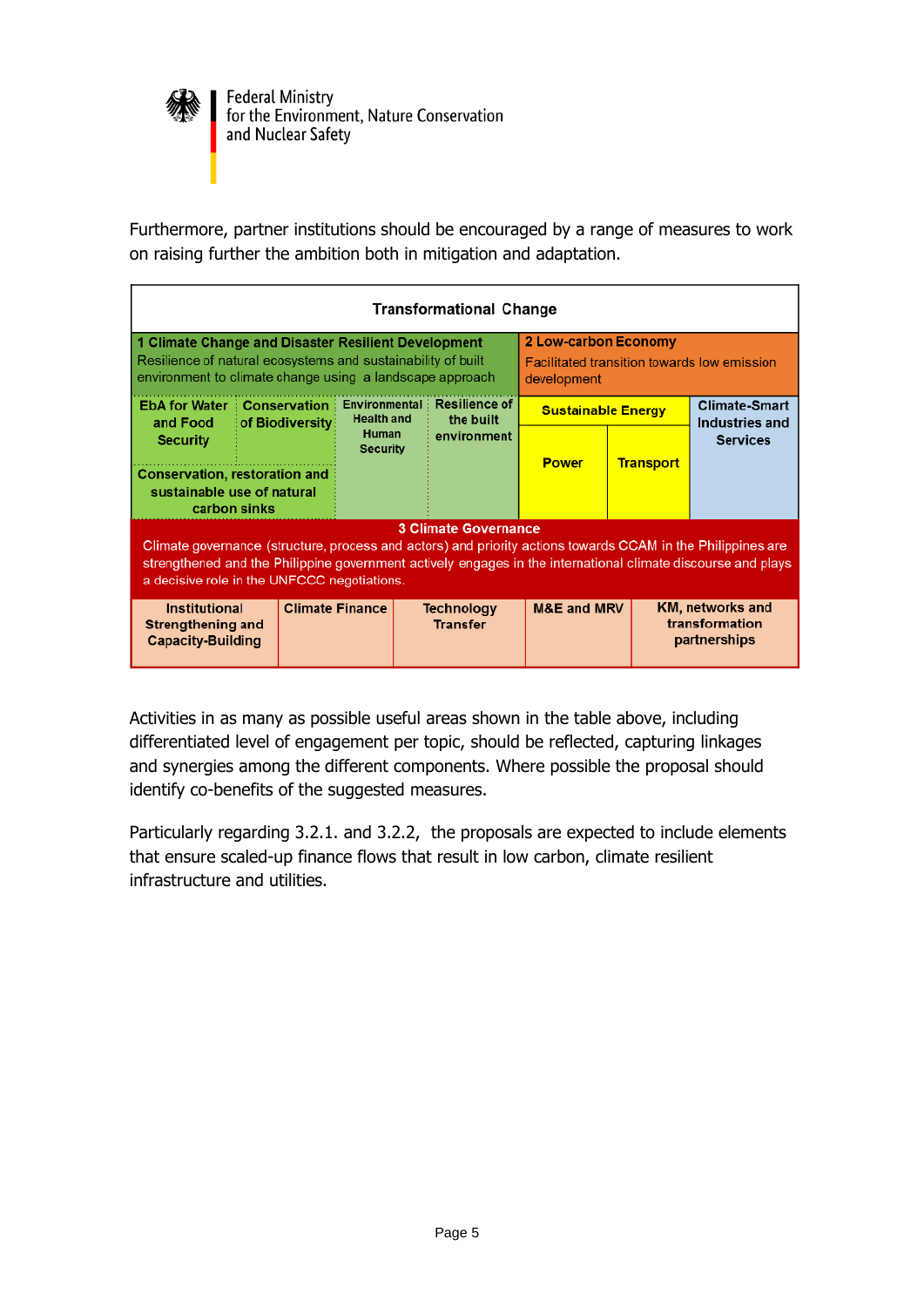

## **4 Selection criteria**

Submitted programme outlines will be evaluated and selected by BMU, in cooperation with the Philippine government, according to the following conditions and criteria:

#### 4.1 Relevance to the NDC and CBD implementation process in the country:

- Transformative impact, level of ambition and innovation potential (technological, economic, methodological, institutional)
- Contribution to international climate cooperation, in particular in the context of the UN climate negotiations through support for implementation of the resolutions of the Conferences of the Parties to the [UNFCCC](http://www.unfccc.int/), including the resolutions on NDC implementation, the climate-related negotiations conducted within the framework of the [Montreal Protocol](http://ozone.unep.org/new_site/en/montreal_protocol.php) and/or contribution to international cooperation in the context of the CBD processes through support for implementation of the [Strategic Plan 2011-2020 of the CBD](http://www.cbd.int/)
- Relevance to implementation of the UN sustainability goals (SDGs)
- Political ownership of the country and the involvement of UNFCCC and CBD focal points, of line ministries, of relevant stakeholders in the private sector, in finance and civil society. Participation in international political and knowledge exchange fora on NDC implementation – in particular the international NDC Partnership - and NBSAP implementation.
- Contribution to economic and social development in the partner country and to the creation of enabling political conditions in the partner country
- Coherence with and integration into national and/or regional/transnational strategies, international cooperation and synergies with other projects and sectors

#### 4.2 Aptitude of the submitter(s):

- Requirements stated in Section 2 and 4 below for implementing actor/joint programme coordinator (notably: competence, capacity, experience (thematic and regional), professional business management of submitter and the submitter's partners in the joint programme).
- Consortium with clearly described comparative advantages of partners
- Strong focus on national implementing institutions. IKI expects a strong involvement of national/local partners in the consortium, receiving a minimum of 50% of the programme's budget.
- Cooperation with national, local or regional partners in order for the activities to be anchored long-term in the target region
- Track-record of the organisation that coordinates the joint programme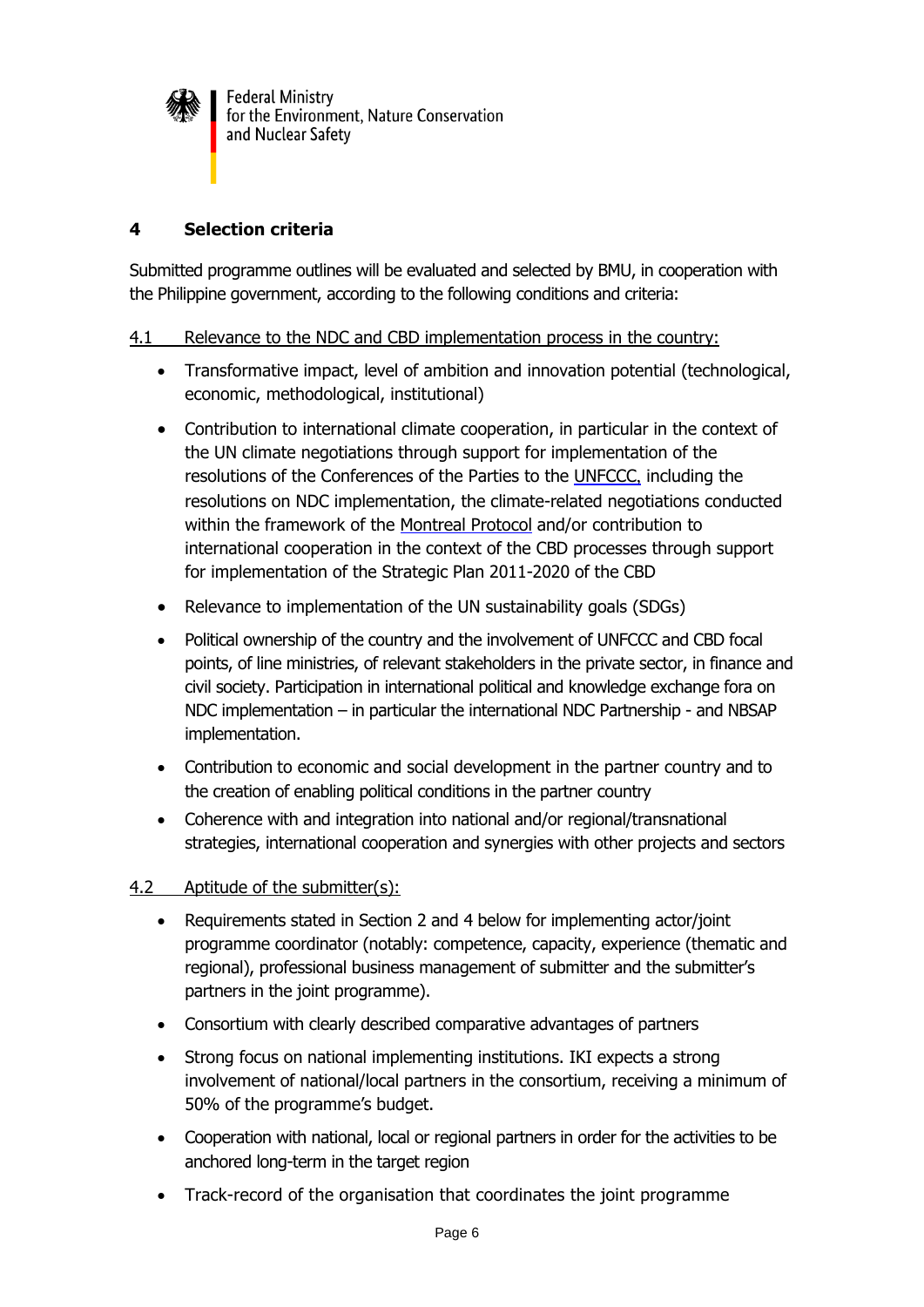

regarding the appropriateness, effectiveness and efficiency of use of funds

### 4.3 Aptness of the programme:

- Alignment with Thematic Priority guidance of the International Climate Initiative in this RfP (see Sections 2 and 3)
- Ambition and contribution to [IKI Standard Indicators](https://www.international-climate-initiative.com/en/project-funding/information-for-applicants/?iki_lang=en)
- Sustainability of outcomes and replicability of the concept and/or results; the measures that promote sustainability (e.g. decreasing volume of funds over the course of the programme) should be specified
- Potential for large-scale and long-term impact
- Maturity and coherence of the concept, including programme management and monitoring
- Convincing allocation of the budget among the proposed project products
- Convincing allocation of the budget among the proposed project partners
- Envisaged co-financing from the Philippine Partners on several levels including private sector
- Own contributions from implementing organisation and third-party financing
- Appropriateness, effectiveness and efficiency of the use of funds

## **5. Formal aspects**

#### 5.1 Funding recipients and programme organisation

IKI supports activities by implementing agencies, NGOs, consultancies, universities, research institutions, based in Germany and abroad, by international and multilateral organisations and institutions, e.g. development banks and United Nations bodies and programmes.

The programme should be implemented in a consortium of more than two organisations (minimum), including significant participation of national implementing agencies (compare section 2) in the framework of a cooperation agreement (see fact sheet Consortium Agreement), with one organisation acting as joint programme coordinator. This joint programme coordinator is the sole recipient of the approval notification and the sole contract partner of BMU receiving direct payments through BMU; no grants funds are paid directly to other partners in the joint programme. The joint programme coordinator is responsible for forwarding the grant to the partners as agreed within the consortia of the programme.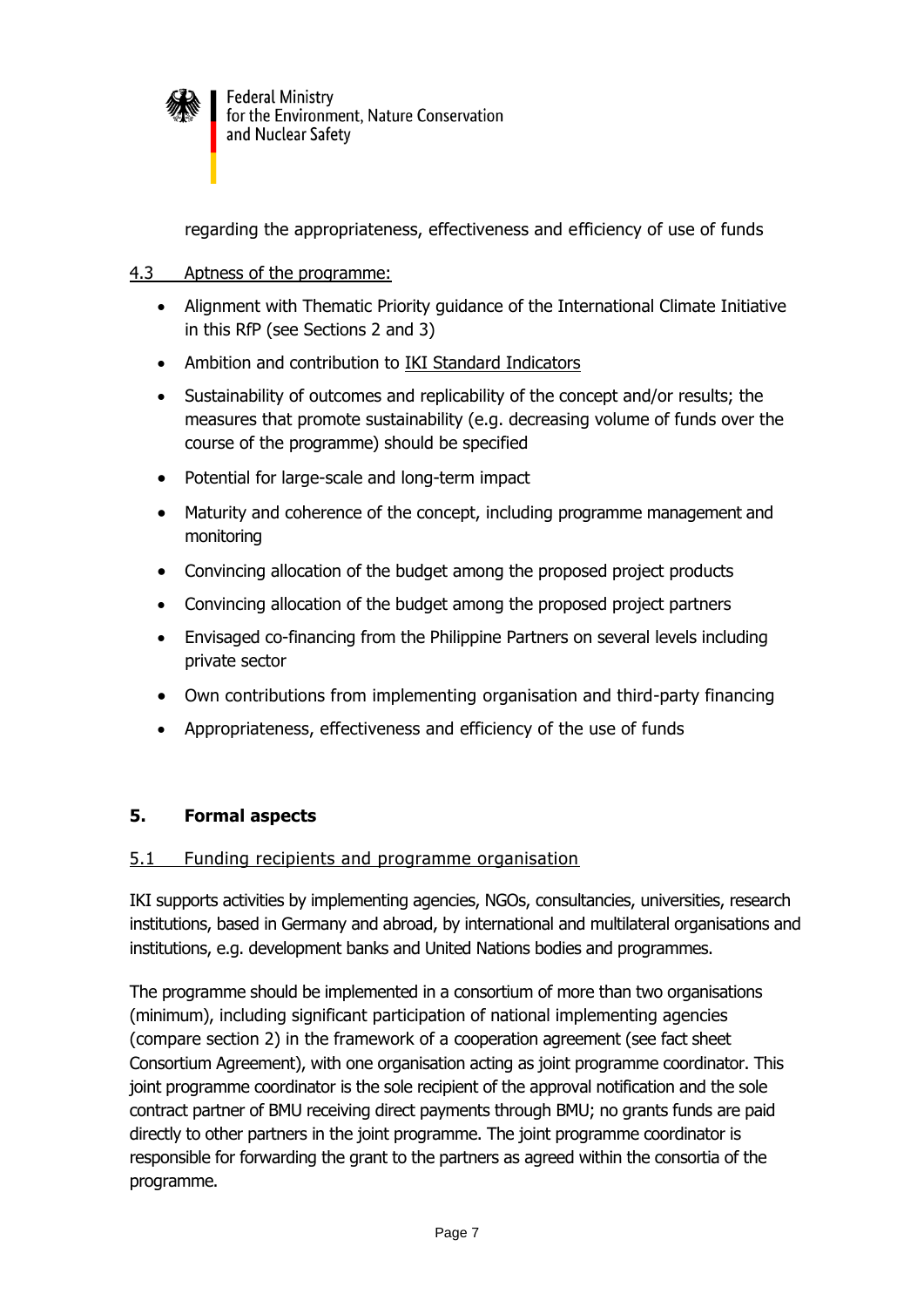

The joint programme coordinator and its consortia partners are expected to have comprehensive relevant expertise and experience in the Philippines. The joint programme coordinator must display this expertise and, as a rule, demonstrate that it has continuously implemented international cooperation programmes in the relevant thematic area jointly with partners in the region for at least five years. The partners must demonstrate their expertise in accordance with their role in the programme.

The joint programme coordinator must be able to undertake qualified planning and a costeffective implementation of programmes and to monitor and render account for them, if necessary in collaboration with the partners or subcontractors directly involved. This includes ensuring compliance with relevant environmental and social safeguards in accordance with IKI's safeguard policy. Specific monitoring of the programmes is expected. Programme planning and monitoring should be based on the results framework developed by the Organisation for Economic Co-operation and Development (OECD) (see introduction on the online platform for more information via the IKI [website\)](https://www.international-climate-initiative.com/en/project-funding/information-for-applicants/).

The joint programme coordinator and the consortia partners must provide competent staff for the technical and administrative programme implementation. Average annual BMU funding volume should not exceed the grant recipient's average annual turnover over the last three business years. When the grant is forwarded, the joint programme coordinator is responsible for ensuring that the programme partners (forwarding recipients) also comply with this requirement in respect of their funding share. The average annual funding volume derives from the planned total BMU funding volume and the planned duration of the project as stated in the outline.

Activities by organisations/institutions based in Germany and abroad are supported via grants. Activities conducted by German federal implementing agencies are commissioned pursuant to the terms and conditions applicable to these agencies. With regard to funding for institutions based abroad, the sections of this funding information apply correspondingly.

## 5.2. Requirements for support

Formal confirmation of the support of the Philippine government for the programme will be obtained by BMU. Programmes must be implemented in cooperation with national, local or regional political partners. Partners are to be named in the programme outline.

The programme or parts of it cannot have already started, and it is expected to be completed within seven years.

Support by IKI can be provided only if implementation of the programme is impossible without public funding.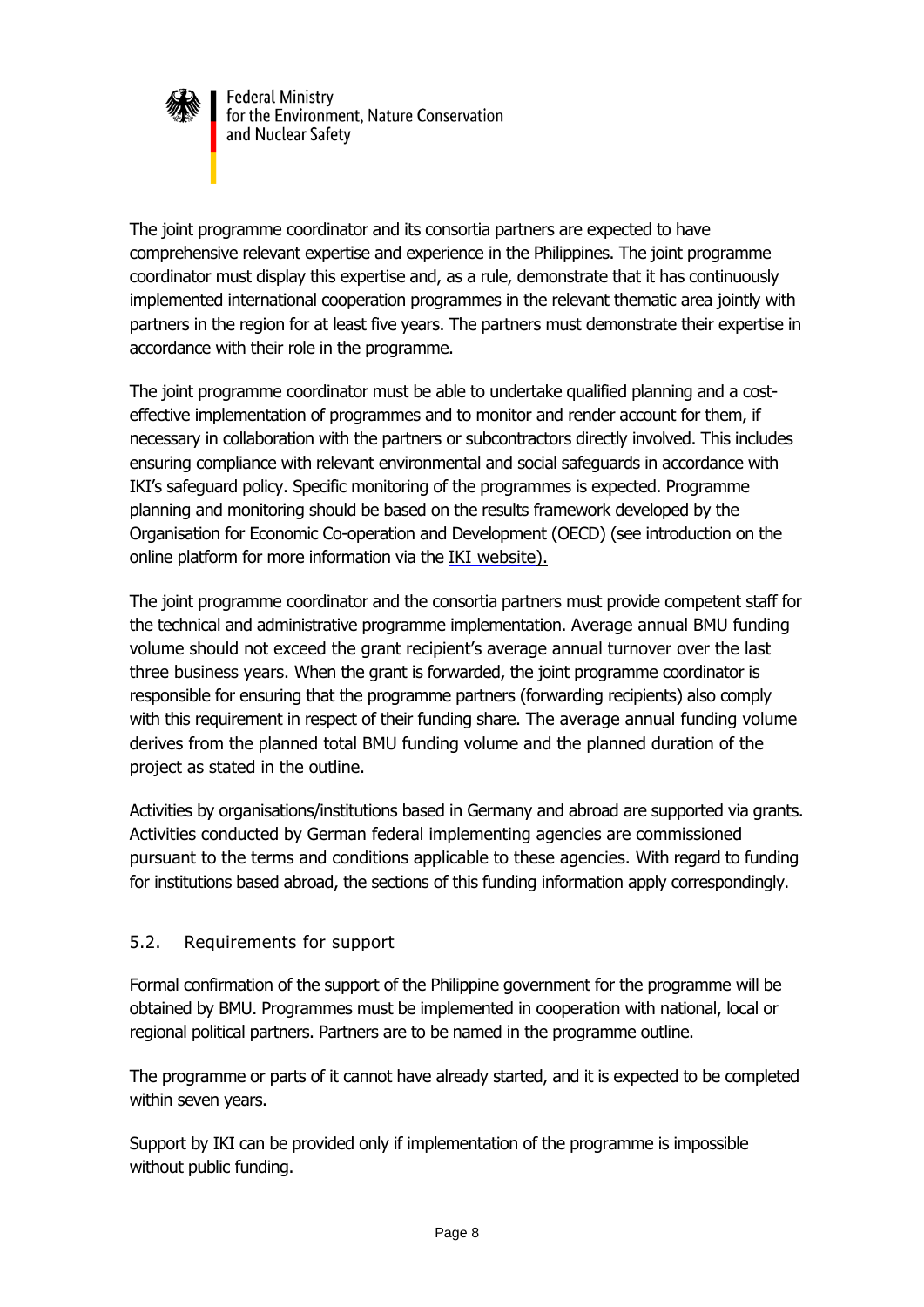

In order to fully exploit synergies and to prevent duplication of funding, relations to other instruments or areas of support, to ongoing or earlier funding measures of the Federal German Government, the German federal states or the European Union or to any international measures (bilateral/multilateral) must be disclosed and their relevance for the proposed programme explained. The closer the proposed programme is in its goals, target groups, activities and concrete outcomes to a concluded/ongoing project, the more precisely the demarcation from or linkage with such a project needs to be presented. Intended or previously approved support from third parties for the proposed programme must be stated, specifying the support donor(s) and the specific amount(s) of funding. Proof of such intended or approved support must be provided in the second stage of the selection procedure at the latest.

In order to ensure the additionality of greenhouse gas reduction and of the German contribution to international climate finance, no emissions certificates or other emissions credits generated by IKI programmes may be traded either during or after the programme term. For this reason, funding resulting from the sale of such emissions permits or credits may not be accounted for in the overall financing of IKI-supported programmes. However, this does not apply to emissions credits within the non-compliance market, insofar as they comply with the relevant IKI guidelines and are demonstrably being used to ensure the sustainable funding of climate protection activities in the fields of agriculture, forestry or land use.

## 5.3. Type, extent and amount of the funding

Support can be granted for all expenditures necessary and in line with the principles of sound financial management to achieve the programme goal, insofar as it is not possible to achieve this goal without this support. There is no provision for grants on a cost-basis.

It is generally a condition for approval of a grant that the applicant makes an appropriate contribution, that there is appropriate input from the partners, and that additional funding is mobilised to meet the eligible expenditure.

A preliminary intended allocation of the budget has to be presented including a description on the allocation to outputs and to the specific project partners.

Efficiency of expenditures as well as economic use of the funds must be demonstrated.

The support granted must promote sustainable development in the partner countries. It is not intended to give the grant recipient an economic advantage.

The funded programmes must meet the criteria for recognition as Official Development Assistance (ODA).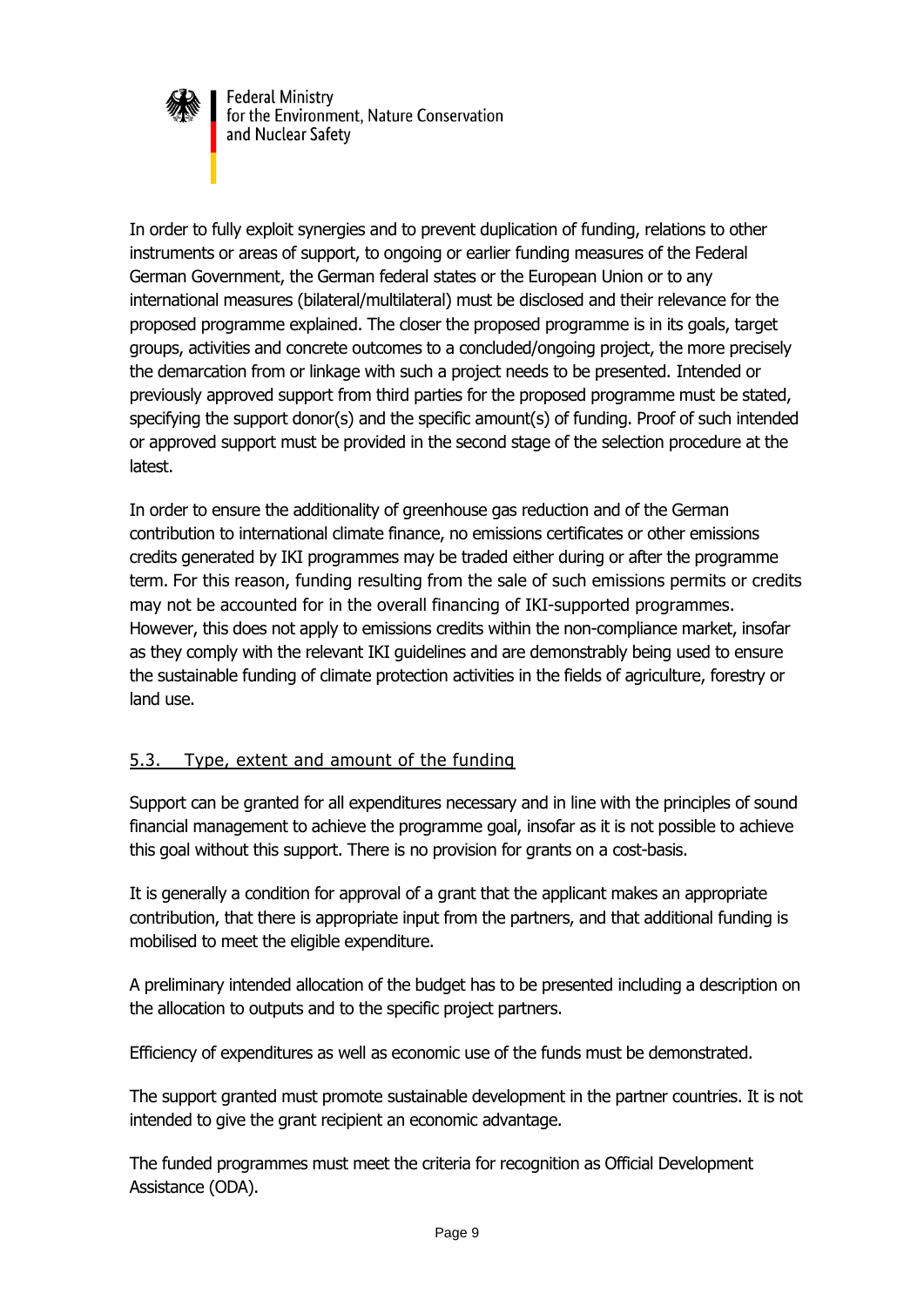

BMU advocates climate-neutral business travel. Measures include in particular reducing business travel. Where it cannot be avoided, expenditure for offsetting greenhouse gas emissions resulting from traveling within the IKI programme is eligible for funding.

### 5.4. Grant conditions

Implementation of IKI support measures is governed by Sections 48 to 49a of the German Administrative Procedures Act (VwVfG) and the general collateral clauses for grants to support projects (Allgemeine Nebenbestimmungen für Zuwendungen zur Projektförderung, [ANBest-P\).](http://www.bmub.bund.de/fileadmin/Daten_BMU/Download_PDF/Foerderprogramme/projektfoederung_nebenbestimmung_anbest_bf.pdf)

The Federal Audit Office has a right of audit under Sections 91 and 100 of the German Federal Budget Code (BHO).

BMU or its agents must upon request be provided with any necessary information and permitted to view books and documents relating to the programme and to conduct audits. In the application for a grant, applicants must declare that they consent to BMU or its agents publicising the name of the supported organisation and the purpose of the grant in the course of its publicity work. If there is evidence that the grant conditions have not been complied with, the grant approval can be withdrawn in accordance with the statutory provisions and return of the grant funds can be required.

In the case of contracts with foreign grant recipients, collateral clauses corresponding to the ANBest-P will become part of the contract.

There is no right to be awarded a grant. The decision to approve support is taken by BMU after due assessment of the circumstances and in the light of the budgetary funds available.

#### **6. Decision-making procedure**

#### 6.1 Selection procedure

The selection process is based on a two-stage procedure:

1. **Outline stage**: In the first stage, a programme outline is submitted (in English language) via online platform on the IKI [website.](https://www.international-climate-initiative.com/en/project-funding/information-for-applicants/) No further templates or documents have to be submitted. At the end of the assessment of programme